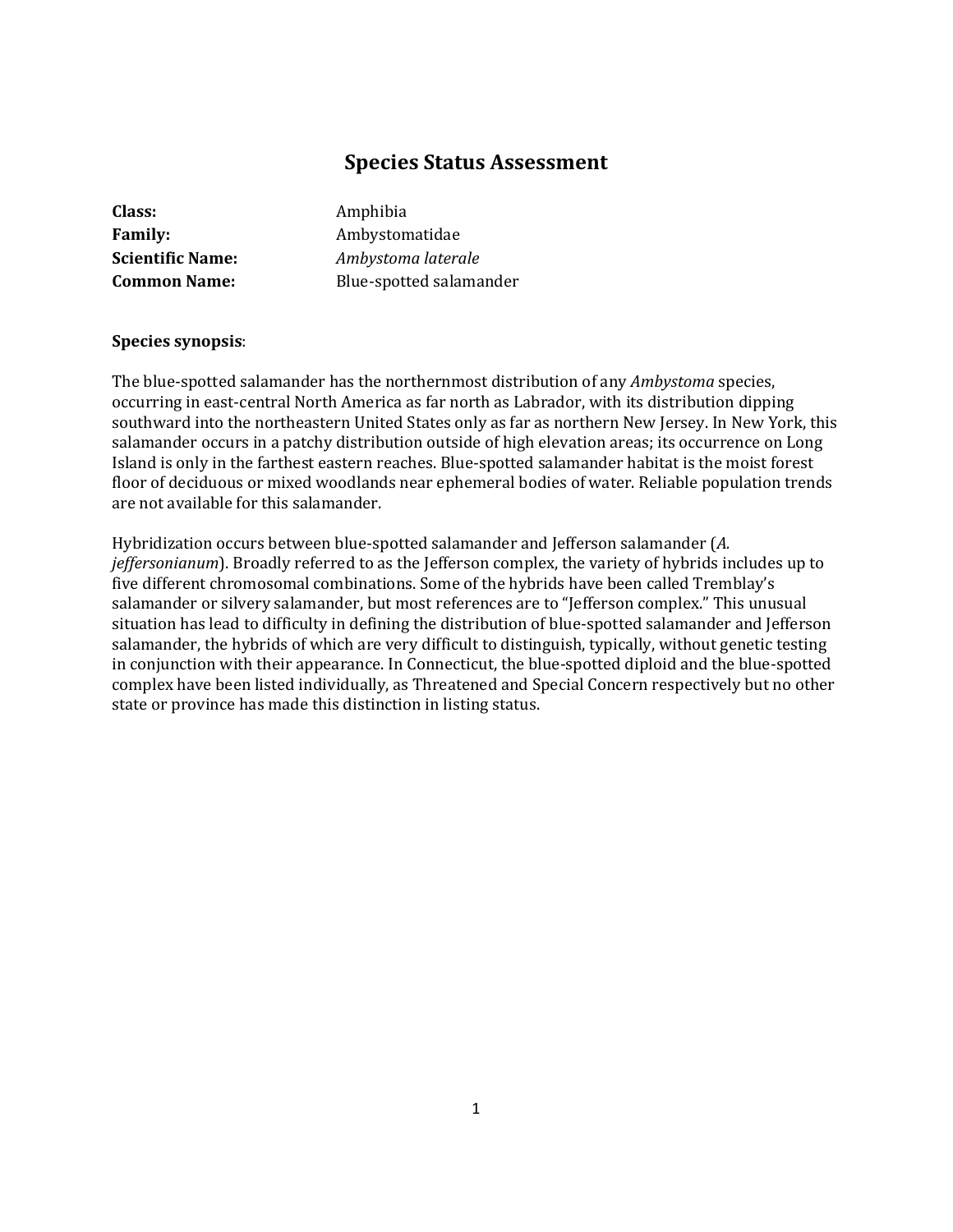### **I. Status**

## **a. Current and Legal Protected Status**

- **i. Federal \_\_\_**Not Listed**\_\_\_\_\_\_\_\_\_\_\_\_\_\_\_\_\_\_\_\_\_\_\_ Candidate?** \_\_\_No**\_\_\_\_**
- **ii. New York Special Concern; SGCN**

# **b. Natural Heritage Program Rank**

- **i. Global \_\_\_\_\_**G5**\_\_\_\_\_\_\_\_\_\_\_\_\_\_\_\_\_\_\_\_\_\_\_\_\_\_\_\_\_\_\_\_\_\_\_\_\_\_\_\_\_\_\_\_\_\_\_\_\_\_\_\_\_\_\_\_\_\_**
- **ii. New York \_\_\_\_\_**S4**\_\_\_\_\_\_\_\_\_\_\_\_\_\_\_\_\_\_ Tracked by NYNHP? \_\_\_**No**\_\_\_\_\_\_**

## **Other Rank:**

Species of Northeast Regional Conservation Concern (Therres 1999) Severe Concern (NEPARC 2010)

## **Status Discussion:**

Blue-spotted salamander is considered to be locally abundant in suitable habitat across New York. It has been designated as a species of Regional Conservation Concern in the Northeast due to its unknown population status and taxonomic uncertainty (Therres 1999). NEPARC (2010) lists bluespotted salamander as a Species of Severe Concern because more than 75% of northeastern states listed it in their Wildlife Action Plans.

# **II. Abundance and Distribution Trends**

# **a. North America**

- **i. Abundance**
- **\_\_X\_\_ declining \_\_\_\_\_increasing \_\_X\_\_\_ stable \_\_\_\_\_unknown**
- **ii. Distribution:**
	- **\_\_X\_\_ declining \_\_\_\_\_increasing \_\_X\_\_\_ stable \_\_\_\_\_unknown**

**Time frame considered:** \_\_stable to declining by 30% (NatureServe 2012)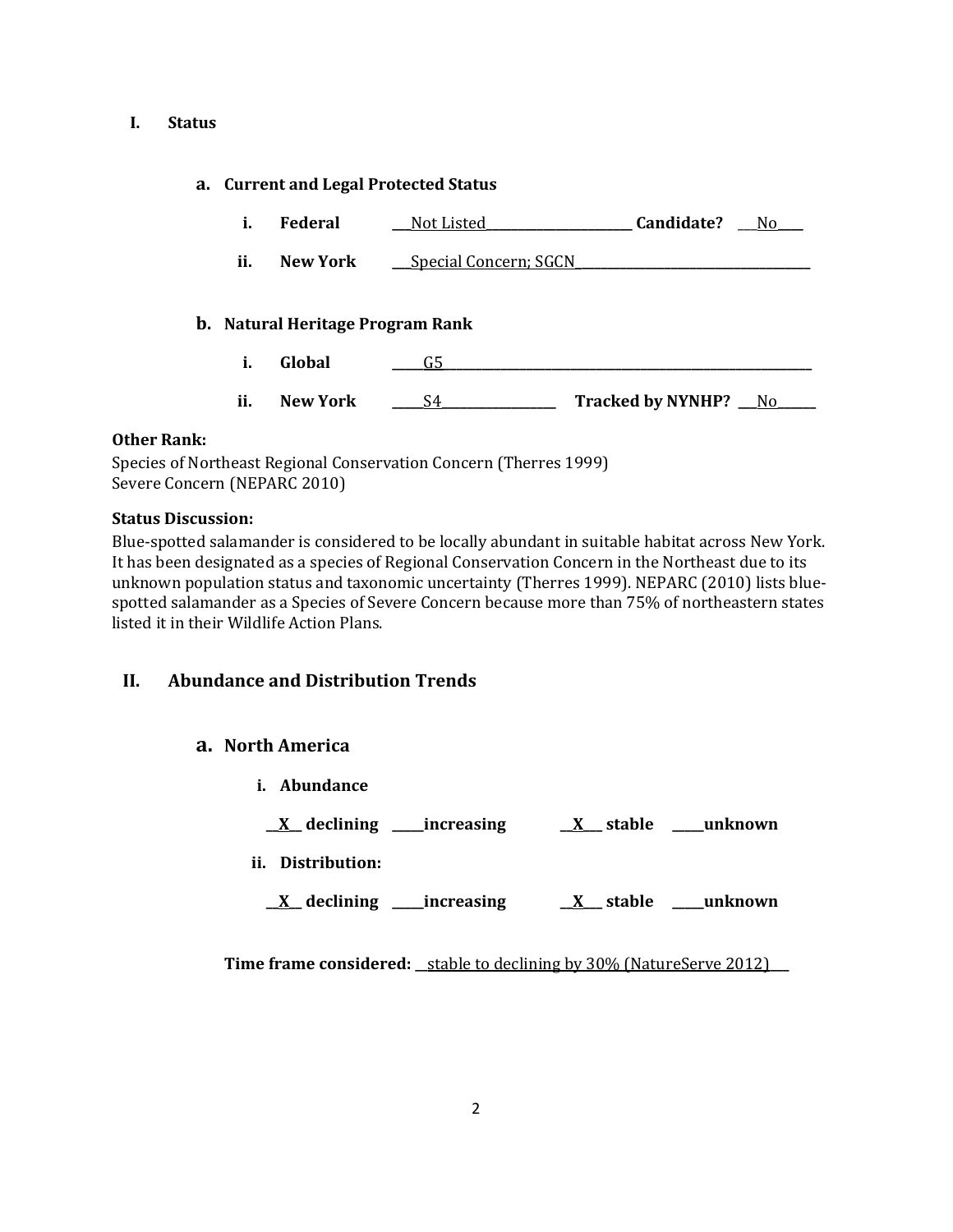- **b. Regional**
	- **i. Abundance**

| ___ declining ____increasing ______stable _____unknown                                                                                 |  |                                                         |
|----------------------------------------------------------------------------------------------------------------------------------------|--|---------------------------------------------------------|
| ii. Distribution:                                                                                                                      |  |                                                         |
|                                                                                                                                        |  | ___ declining ____increasing ______stable ______unknown |
|                                                                                                                                        |  |                                                         |
| c. Adjacent States and Provinces                                                                                                       |  |                                                         |
| CONNECTICUT Not Present ________ No data ______                                                                                        |  |                                                         |
| i. Abundance                                                                                                                           |  |                                                         |
|                                                                                                                                        |  |                                                         |
| ii. Distribution:                                                                                                                      |  |                                                         |
| <u>X</u> declining ____increasing ______stable ____unknown                                                                             |  |                                                         |
| Time frame considered: ____ Not specified _________________<br>Listing Status: ___ diploid= Threatened; complex= SC _____ SGCN? __ Yes |  |                                                         |
| MASSACHUSETTS Not Present ______                                                                                                       |  | <b>No data</b> ______                                   |
| i. Abundance                                                                                                                           |  |                                                         |
| ___ declining ____ increasing ______ stable _____ unknown                                                                              |  |                                                         |
| ii. Distribution:                                                                                                                      |  |                                                         |
|                                                                                                                                        |  |                                                         |
| Time frame considered: __ 160 occurrences since 1980; no trend available                                                               |  |                                                         |
|                                                                                                                                        |  |                                                         |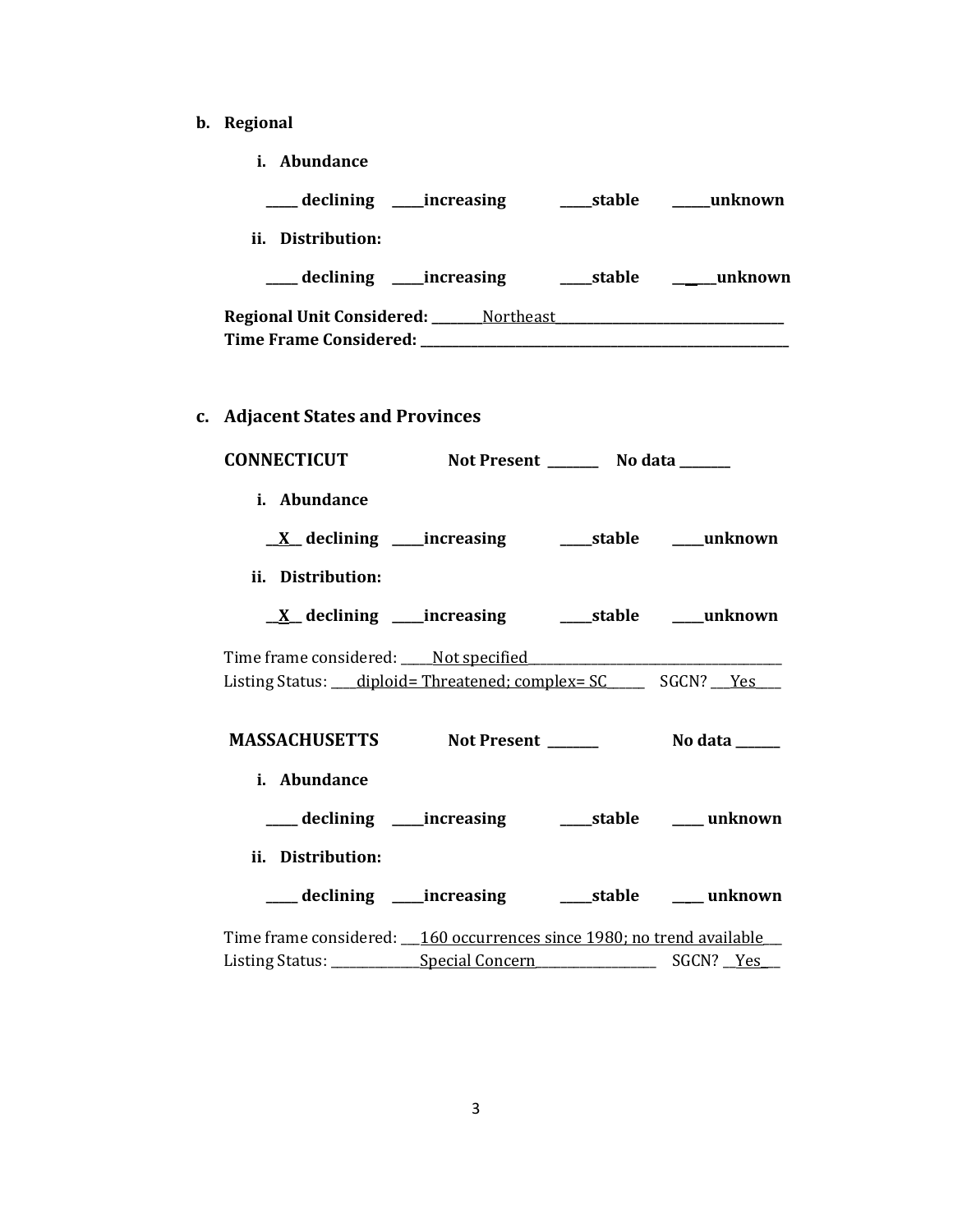| NEW JERSEY Not Present ________ No data __ X___          |  |          |
|----------------------------------------------------------|--|----------|
| i. Abundance                                             |  |          |
| ii. Distribution:                                        |  |          |
| ____ declining ____ increasing _____ stable ____ unknown |  |          |
| Time frame considered: No trend information available    |  |          |
|                                                          |  |          |
| <b>ONTARIO</b>                                           |  |          |
| i. Abundance                                             |  |          |
|                                                          |  |          |
| ii. Distribution:                                        |  |          |
|                                                          |  |          |
|                                                          |  |          |
|                                                          |  |          |
| PENNSYLVANIA Not Present ________ No data _____          |  |          |
| i. Abundance                                             |  |          |
|                                                          |  |          |
| ii. Distribution:                                        |  |          |
| ___ declining ____increasing ______stable ___ X__unknown |  |          |
| Time frame considered: First discovered in 2000          |  |          |
|                                                          |  | SGCN? No |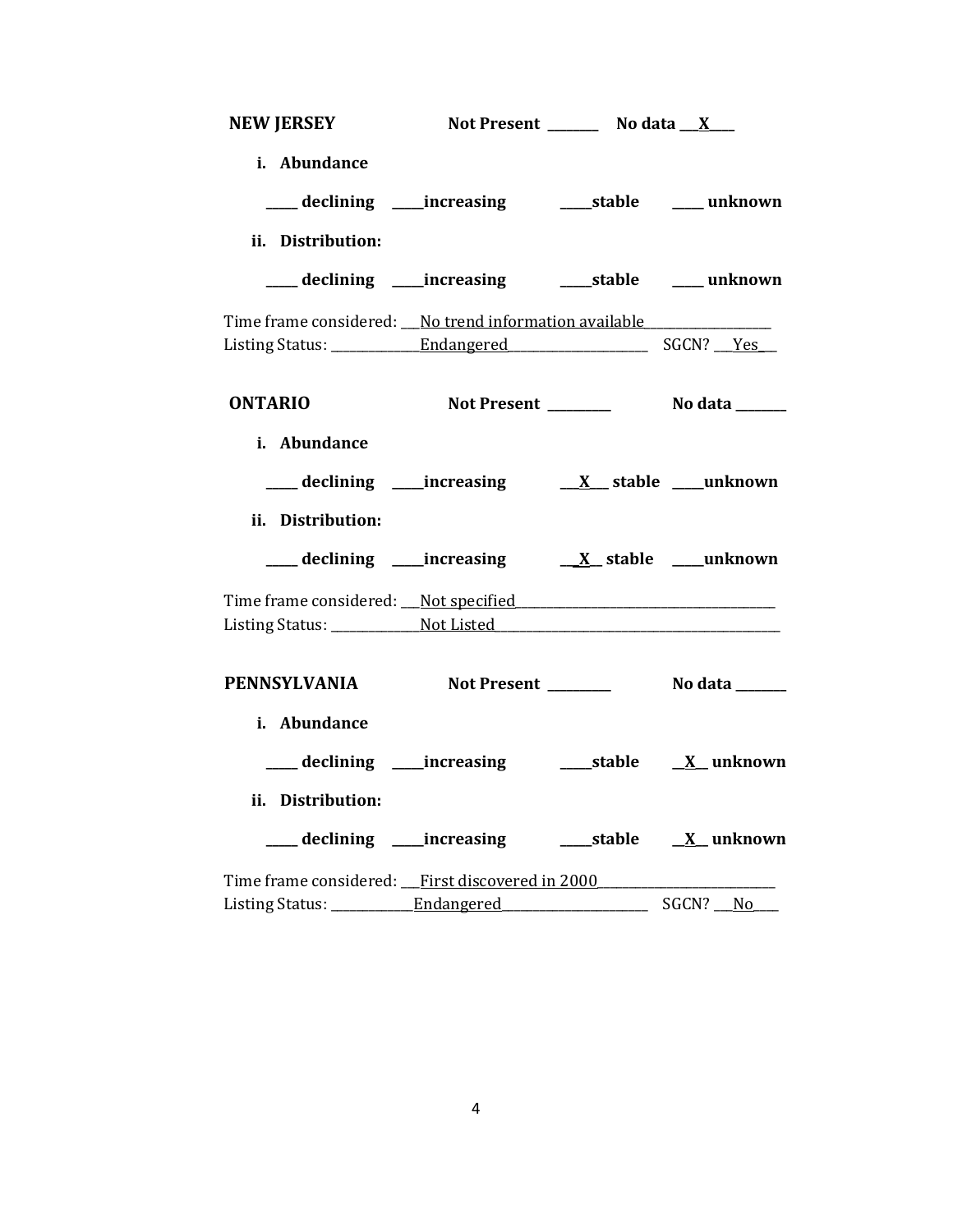| <b>QUEBEC</b>     |                                                                                   |  |
|-------------------|-----------------------------------------------------------------------------------|--|
| i. Abundance      |                                                                                   |  |
|                   | ___ declining ____increasing _______ stable __ <u>X</u> _unknown                  |  |
| ii. Distribution: |                                                                                   |  |
|                   | ___ declining ____increasing _________ stable __X__ unknown                       |  |
|                   | Time frame considered: Not Specified                                              |  |
|                   | Listing Status: ___________________Not Listed ___________________________________ |  |
|                   |                                                                                   |  |
|                   |                                                                                   |  |
| <b>VERMONT</b>    |                                                                                   |  |
| i. Abundance      |                                                                                   |  |
|                   | ___ declining ____increasing ______stable _____X__ unknown                        |  |
| ii. Distribution: |                                                                                   |  |
|                   | ___ declining ____increasing ______stable _____X__ unknown                        |  |
|                   |                                                                                   |  |
|                   |                                                                                   |  |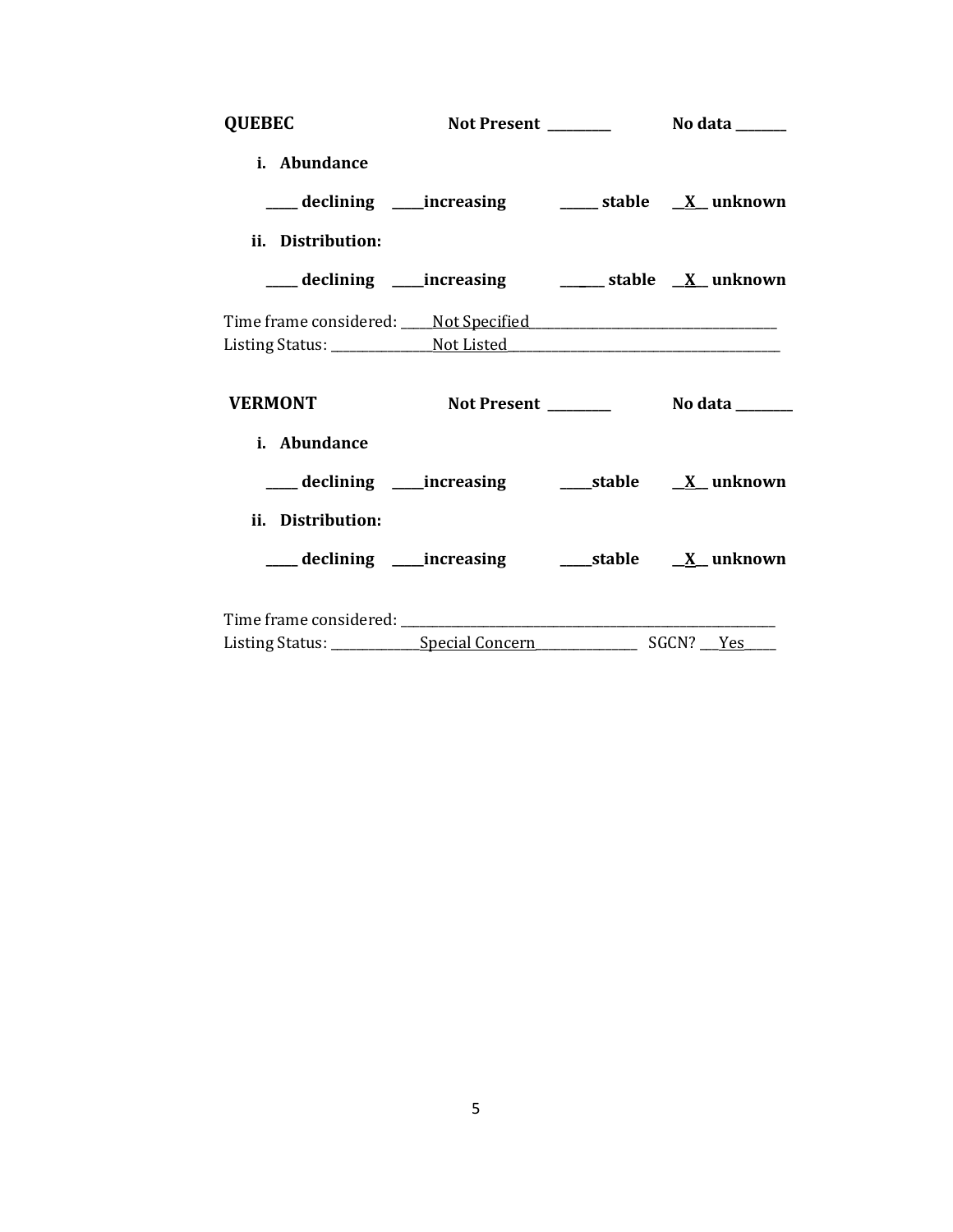| d. NEW YORK                    |                               |        | No data |
|--------------------------------|-------------------------------|--------|---------|
| <i>i.</i> Abundance            |                               |        |         |
| ____ declining _____increasing |                               | stable | unknown |
| ii. Distribution:              |                               |        |         |
|                                | ___ declining _____increasing |        |         |
| Time frame considered:         |                               |        |         |

# **Monitoring in New York.**

There are currently no regular monitoring activities in New York. The NY Amphibian and Reptile Atlas (Herp Atlas) was conducted in 1990-99. The Herp Atlas database also includes historic records from prior to 1990; these records are primarily a compilation of museum records and researchers' field notes.

## **Trends Discussion:**

NatureServe (2012) notes a long-term trend in North America of "stable to declining by 50%," and a short-term trend of "stable to declining by 30%." Reliable trends are not available for salamanders and concern in northeastern states is based on known threats including loss of wetland habitat, road mortality, and acid rain.

Blue-spotted salamanders have been documented across New York including Long Island, except for parts of central New York and the southern tier counties that border Pennsylvania. Populations on eastern Long Island may be the only pure lineages of this species in the state (Gibbs et al. 2007).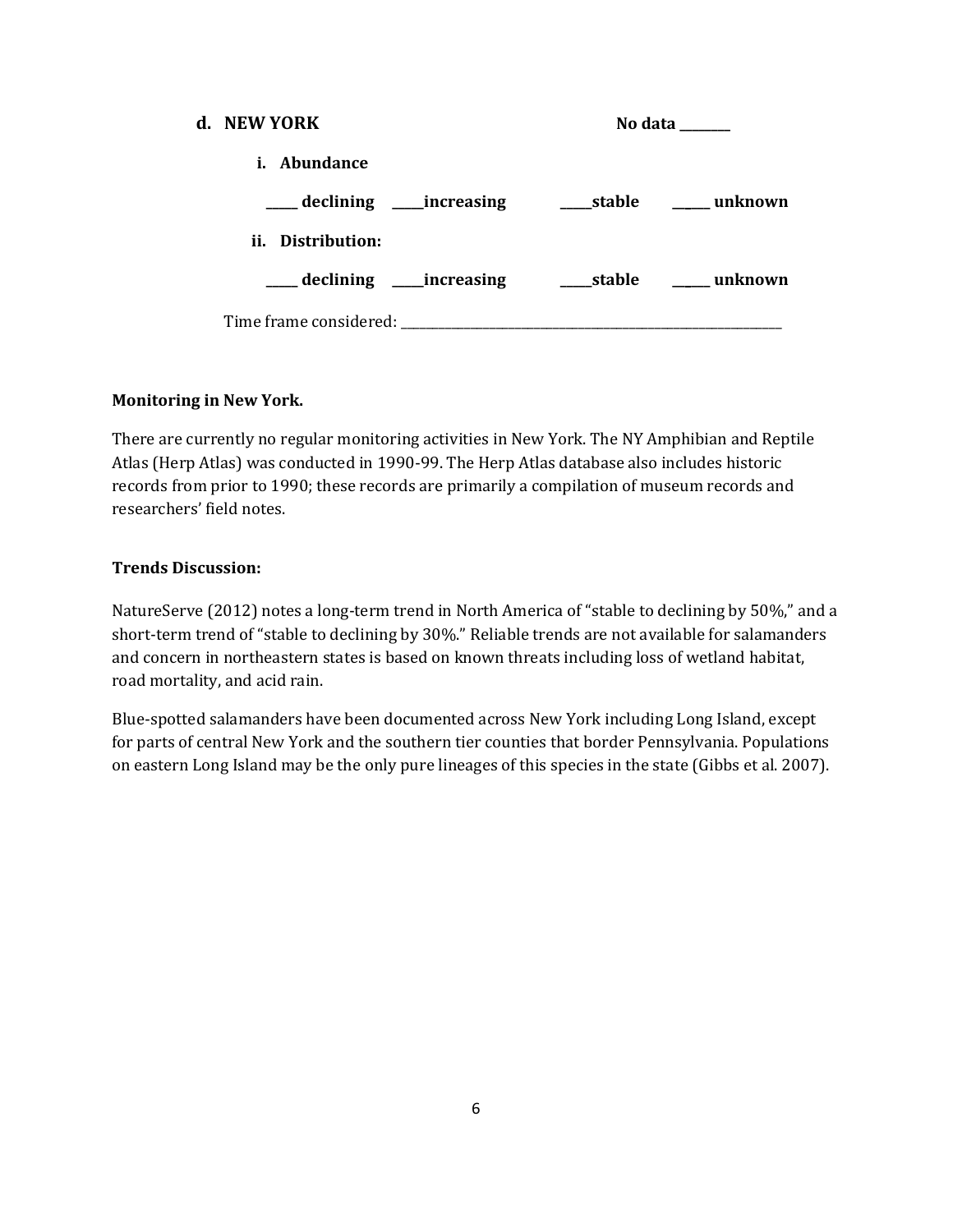

**Figure 1**: Distribution of blue-spotted salamander in North America (NatureServe 2012). Data developed as part of the Global Amphibian Assessment and provided by IUCN-World Conservation Union, Conservation International and NatureServe.



**Figure 2**: Distribution of blue-spotted salamander complex in New York (NYS Amphibian and Reptile Atlas)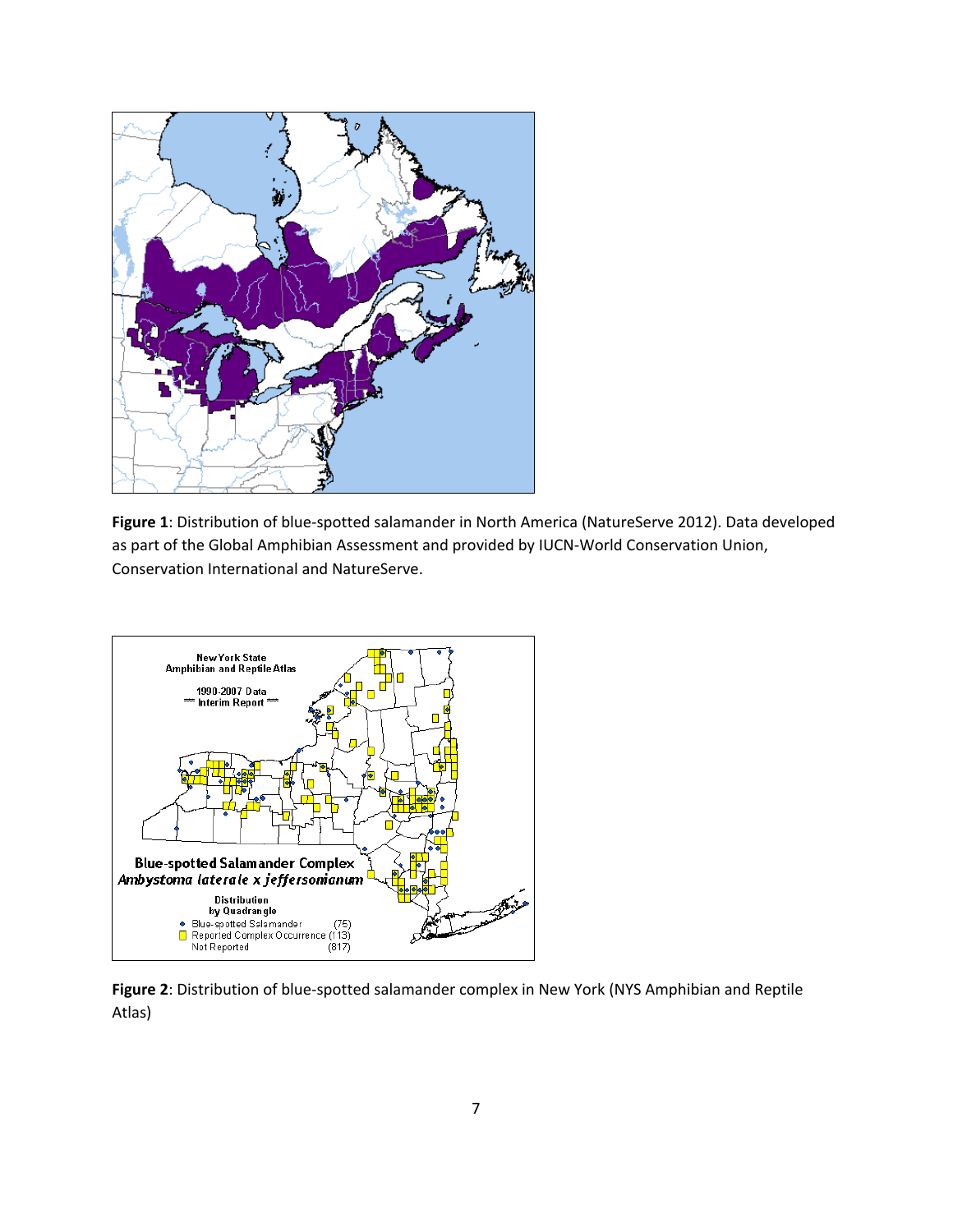

**Figure 3**: Distribution of blue-spotted salamander in New York (NYS Amphibian and Reptile Atlas)



Figure 4: Conservation status of blue-spotted salamander in North America (NatureServe 2012).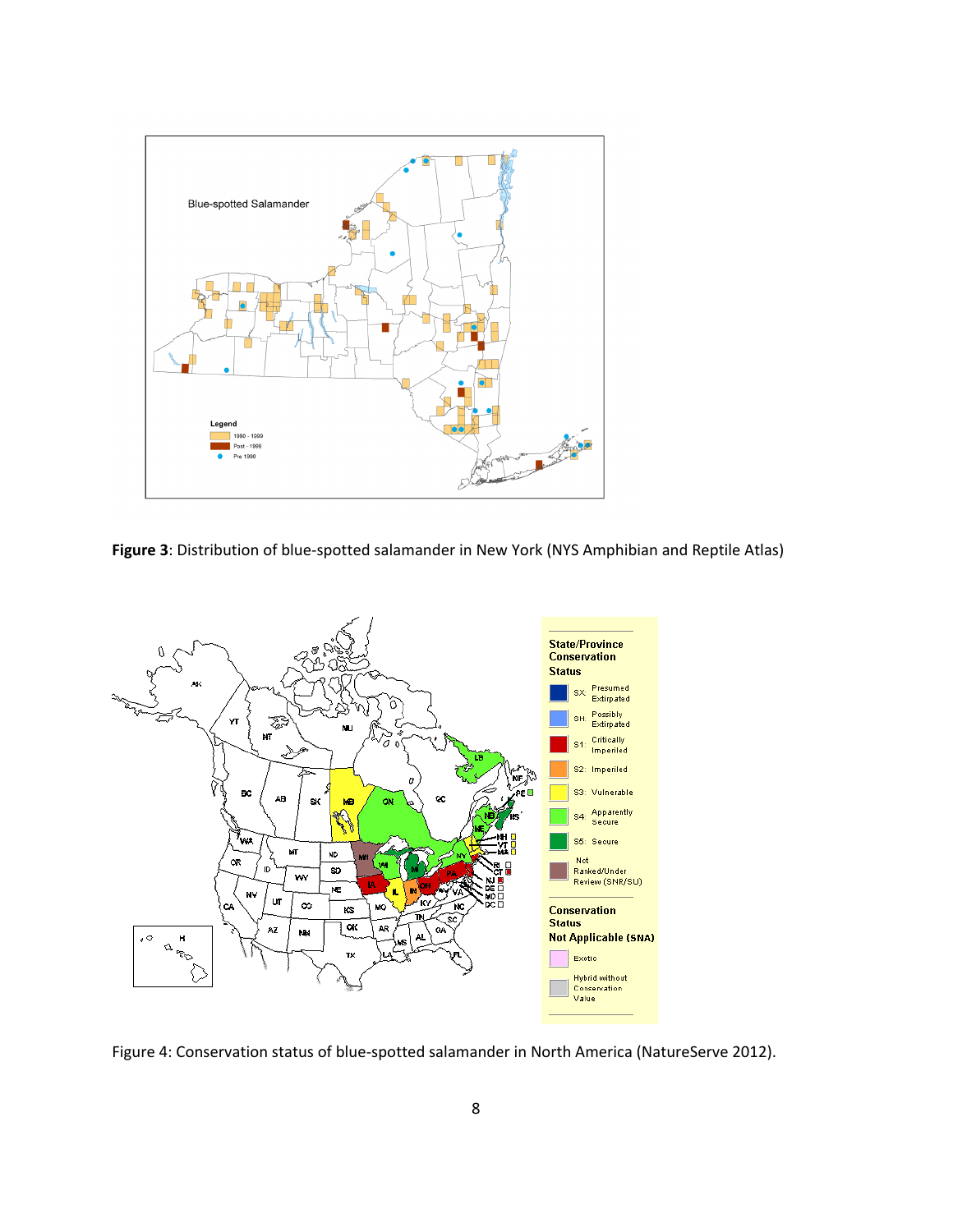### **III. New York Rarity, if known:**

| <b>Historic</b> | # of Animals | # of Locations | % of State |
|-----------------|--------------|----------------|------------|
| (select one)    |              |                |            |
| prior to 1970   |              |                |            |
| prior to 1980   |              |                |            |
| prior to 1990   |              |                |            |

### **Details of historic occurrence:**

Several factors have contributed to problems in delineating the historic range of the bluespotted salamander including past misidentification and confusion with the Jefferson salamander and the hybridizations that occur between these two species in areas of range overlap. Prior to about 1964, almost all Jefferson or blue-spotted salamanders, and their associated hybrids, were referred to as *A. jeffersonianum*, so historic records are questionable without further analysis. Generally, the northern part of western New York; northern New York and eastern part of southeast New York.

| Current | # of Animals | # of Locations | % of State |
|---------|--------------|----------------|------------|
|         | _______      |                |            |

# **Details of current occurrence:**

The NYS Amphibian and Reptile Atlas (1990-1999) documented blue-spotted salamander in 75 survey quads (8%). Since 2000, records were added to the NY Herpetology database in 7 additional quads, including one on Long Island west of known areas.

## **New York's Contribution to Species North American Range:**

| % of NA Range in New York | <b>Classification of New York Range</b> |  |
|---------------------------|-----------------------------------------|--|
| $\sim$ 100 (endemic)      | Core                                    |  |
| 76-99                     | $\underline{X}$ Peripheral              |  |
| 51-75                     | Disjunct                                |  |
| 26-50                     | Distance to core population:            |  |
| $1 - 25$                  |                                         |  |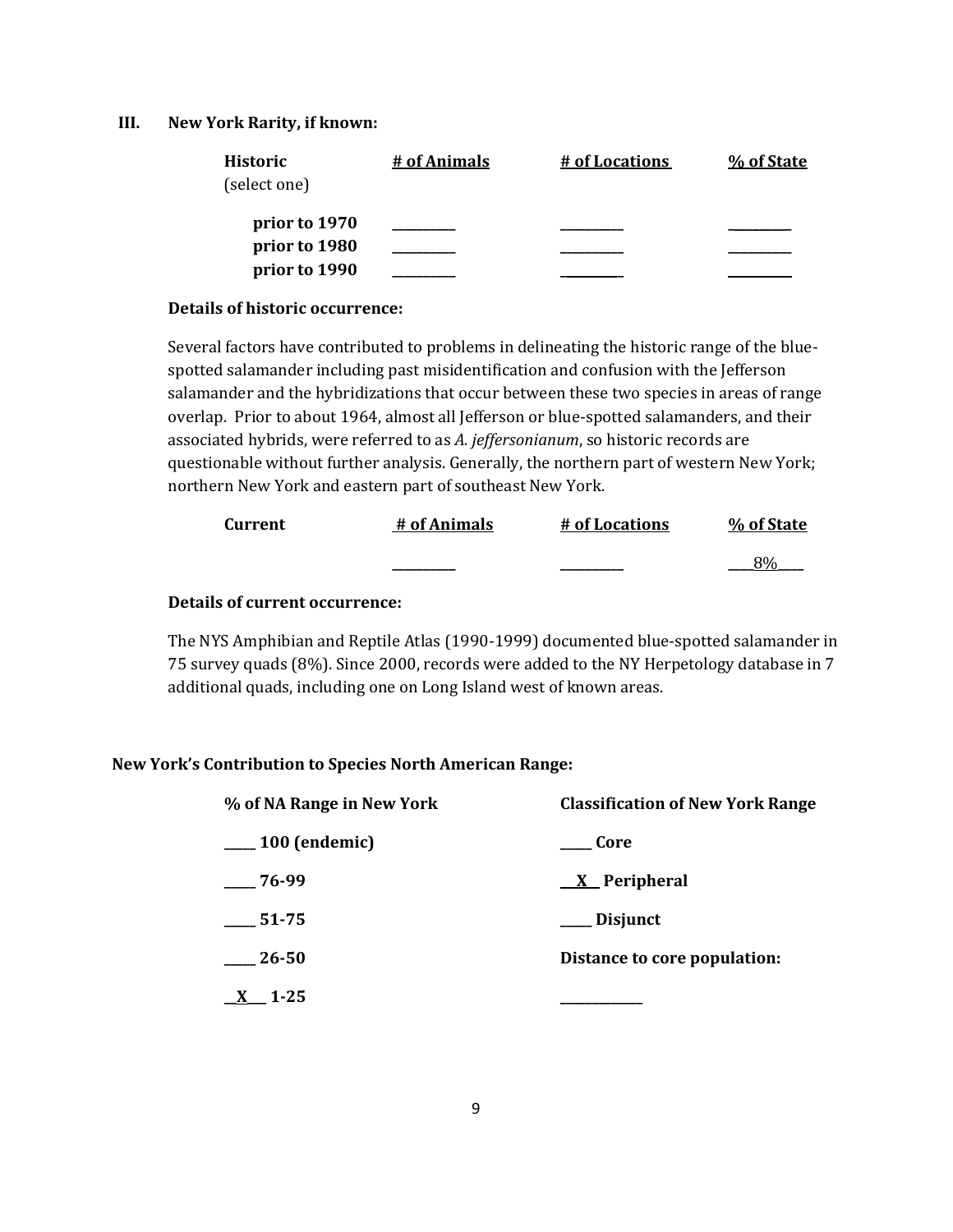#### **Rarity Discussion:**

The Northeast comprises less than 50% of the distribution in the United States (NEPARC).

# **IV. Primary Habitat or Community Type:**

- 1. Mixed Northern Hardwoods
- 2. Hardwood Swamp
- 3. Mixed Hardwood Swamp
- 4. Vernal Pool
- 5. Wet Meadow/Shrub Swamp

### **Habitat or Community Type Trend in New York:**

| $\underline{X}$ Declining                                                  | <u>X</u> Stable | Increasing | Unknown |  |
|----------------------------------------------------------------------------|-----------------|------------|---------|--|
| Time frame of decline/increase: __wetland loss since 1970s; forests stable |                 |            |         |  |
| <b>Habitat Specialist?</b>                                                 |                 | X Yes      | No.     |  |
| <b>Indicator Species?</b>                                                  |                 | X Yes      | No.     |  |

#### **Habitat Discussion:**

The blue-spotted salamander is not a strong burrower, and can usually be found under logs, leaf litter and other ground cover. It occurs in damp deciduous or deciduous-coniferous forests, as well as open areas including pastures and grassy fields that support permanent or ephemeral pools or ponds. It is occasionally found in areas of sandy soils, but is also associated with bogs, marshes and other poorly drained sites. Blue-spotted salamanders in New Jersey occupied a lowland mix of true swamp woodland and cattail marsh and adjacent highland hardwood forests (Nyman et al. 1988, Klemens 1993).

The breeding habitat of the blue-spotted salamander is a vernal or permanent pool/pond (formed by ground water seepage, surface runoff and/or precipitation), 20-40 yards long and approximately 3' in depth. The ponds usually have mud bottoms and thick vegetation above and below the water's surface. The blue-spotted salamander is considered a vernal pool indicator species (Calhoun and Klemens 2002).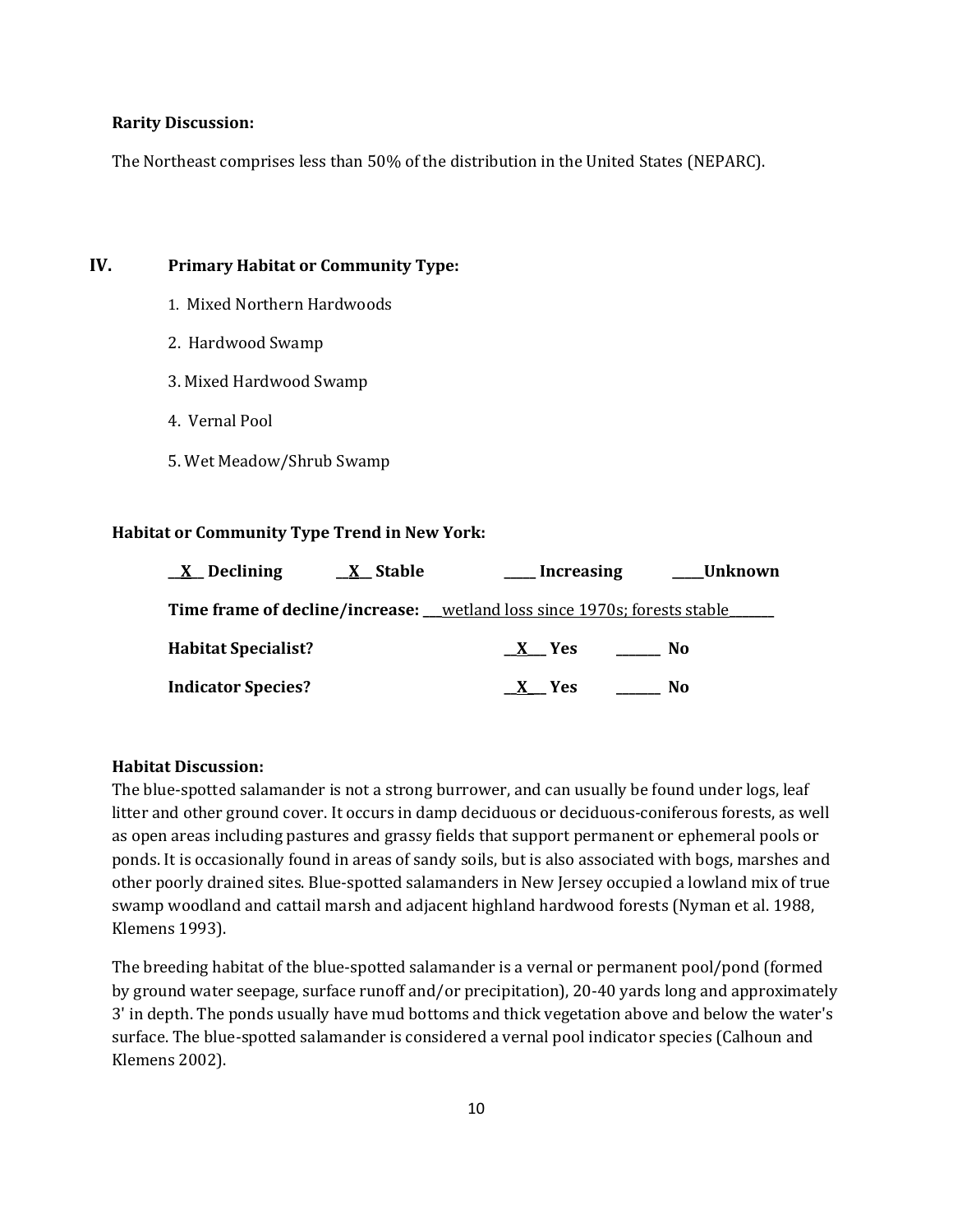- **V. New York Species Demographics and Life History**
	- **\_\_X\_\_\_ Breeder in New York**
		- **\_\_X\_\_ Summer Resident**
		- **\_\_X\_\_ Winter Resident**
		- **\_\_\_\_\_ Anadromous**

**\_\_\_\_\_ Non-breeder in New York**

- **\_\_\_\_\_ Summer Resident**
- **\_\_\_\_\_ Winter Resident**
- **\_\_\_\_\_ Catadromous**
- **\_\_\_\_\_ Migratory only**
- **\_\_\_\_\_Unknown**

### **Species Demographics and Life History Discussion:**

The blue-spotted salamander is a secretive animal during the non-breeding season, and spends much time under various ground cover of leaf litter, rocks, logs and burrows in a mixed or hardwood forest habitat. They are not strong burrowers, however and can be found close to or on the ground's surface.

The breeding season extends from March to April and is initiated by a mass migration of individuals from their winter woodland habitats to their breeding pools. Migration is generally a nocturnal activity in response to optimal levels of precipitation (snowmelt), humidity and temperature. The timing of migration varies from year to year with climatic variation. Males of the species are among the first wave of migrants to arrive at the pools. Male migration, once initiated, is continuous until the pool, suitable cover or severe weather conditions are encountered. Females wait for stable, favorable conditions before migration is undertaken.

In the breeding pool, competition for females is intense, with unpaired males attempting to break apart amplectic pairs. Thus, pairs are scattered throughout the pool bottom rather than producing aggregations characteristic of the genus. The female deposits eggs within two days after insemination singly or in masses of up to four eggs. These are often attached to leaves, rocks and other bottom debris or loosely scattered amid the pond litter.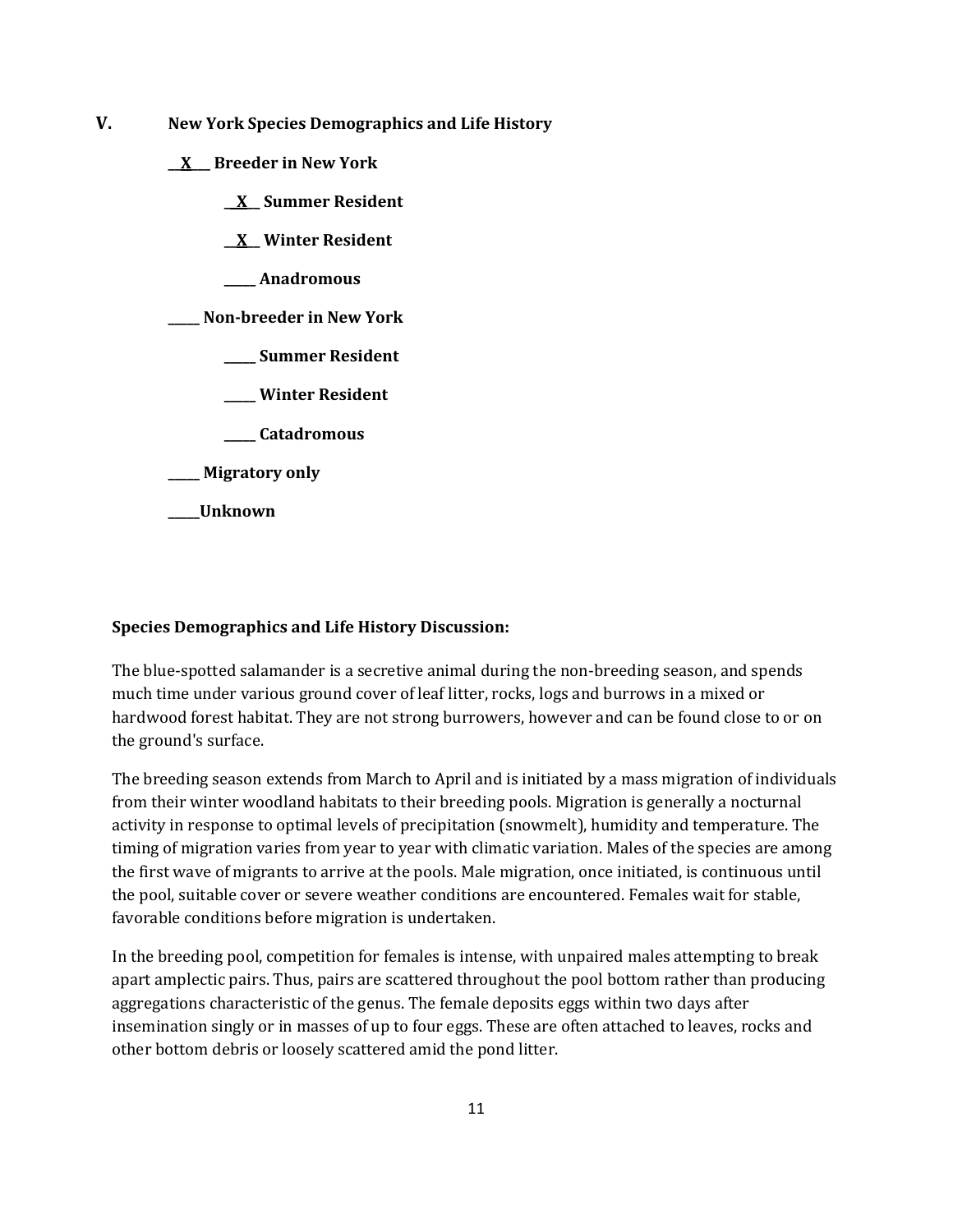The larvae hatch approximately 30 days after deposition. The larval period and size at metamorphosis of *A. laterale* is variable, but generally occurs between early July to mid-September with lengths ranging from 24.5-38.4mm. Larval period was found to increase with increased number of larvae with in a pool. This increased larval density also tends to decrease the size required to metamorphose. This demonstration of transformation plasticity may allow the bluespotted salamander to use less permanent ponds unsuitable for other salamander species.

Interbreeding of blue-spotted salamander and Jefferson salamander produces polyploidy hybrids in as many as five different chromosomal combinations (Petranka 1998, Hunter et al. 1999). The unisexual (all female) hybrids reproduce through parthenogenesis.

### **VI. Threats:**

Known threats to all salamanders include loss and degradation of habitat due to conversion of land to agriculture and urban areas. Blue-spotted salamanders will tolerate habitat disturbance in some suburban areas (Klemens 1993). As an obligate vernal pool species, blue-spotted salamanders are sensitive to degradation of water quality from a variety of pollution sources including household garbage, agriculture runoff, pesticides, and siltation. Acid deposition may result in embryo death and larval deformities, though studies have been contradictory; blue-spotted salamanders in eastern Massachusetts appear to be tolerant of acidic conditions and can hatch successfully in pH as low as 4.0 (Massachusetts Division of Fisheries & Wildlife 2005). Roads negatively affect bluespotted salamander abundance in roadside habitats, as they are a significant source of mortality (deMaynadier and Hunter 2000). Logging affects vernal pool obligates by disrupting migratory movements, introducing roads, and reducing water quality. In addition, reforestation of commercial forests with coniferous species is detrimental to species that rely on a mixed forest habitat (NH State Wildlife Action Plan 2005).

Blue-spotted salamanders interbreed with Jefferson salamanders to produce unisexual hybrids usually female—that have three, four or even five complete sets of chromosomes (such individuals are referred to, respectively, as triploid, tetraploid or pentaploid) in their DNA rather than the usual two sets (diploid). Such hybridization has the potential to dilute diploid populations of either species.

The chytrid fungus, *Batrachochytrium dendrobatidis* (Bd), first described in 1998 (Longcore et al. 1999), is a fungal pathogen that has affected more than 200 amphibian species in 6 countries (Skerratt et al. 2007). Blue-spotted salamander mortality was not observed in a study that exposed individuals to the disease (Gahl et al. 2012). Although not yet identified in blue-spotted salamanders, ranaviruses have been shown to cause mortality in at least 14 families and more than 70 individual species of amphibians, (Miller et al. 2011).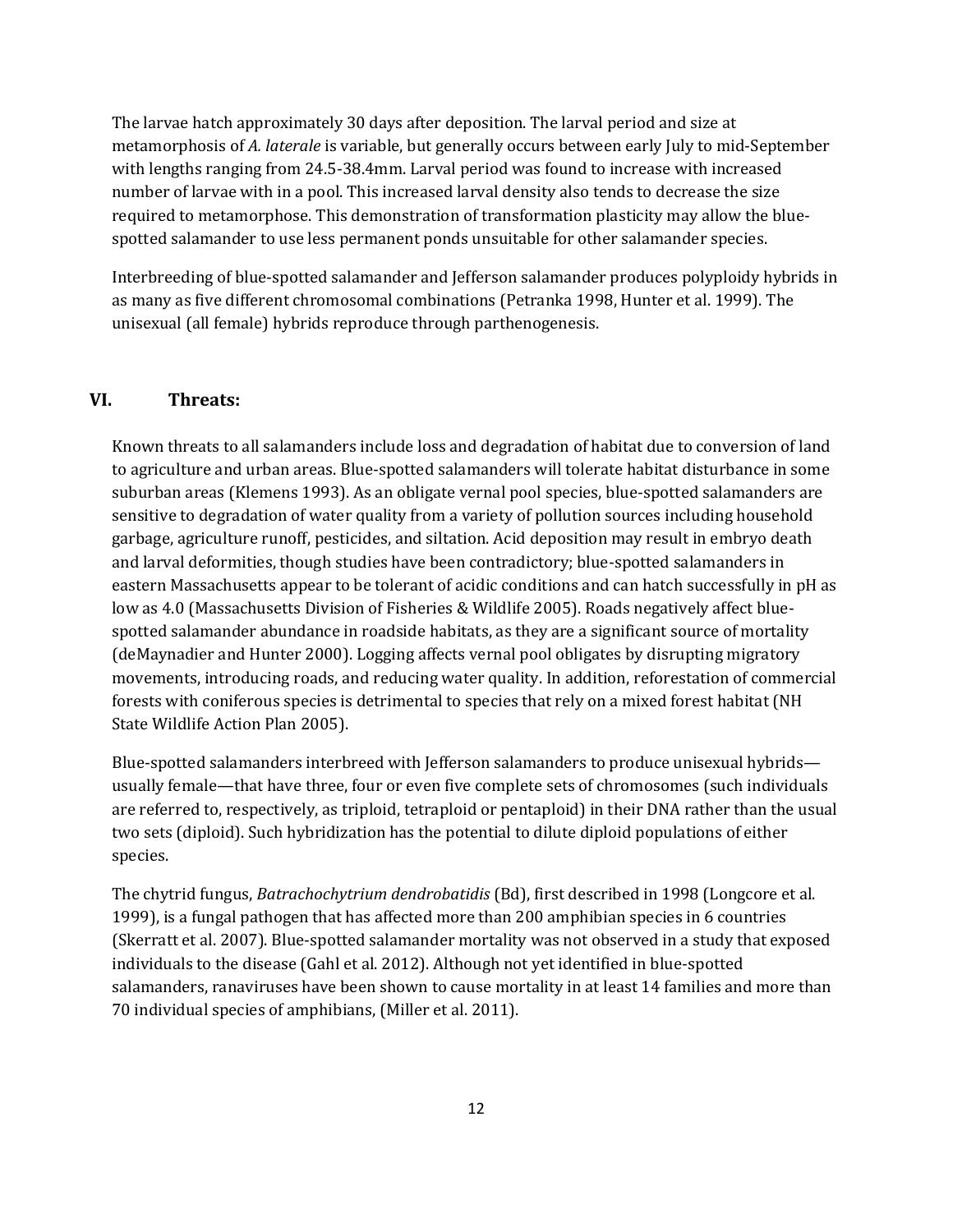Climate change that affects hydroperiod and/or water temperature of vernal pools could have significant impacts on productivity (Rowe and Dunson 1995). Global warming may also increase the frequency of fungal outbreaks (Gibbs et al. 2007).

# **Are there regulatory mechanisms that protect the species or its habitat in New York?**



In 2006, the State of New York adopted legislation (ECL section 11-0107 sub 2) that gave all native frogs, turtles, snakes, lizards and salamanders legal protection as game species, and no salamander species are open to harvest. The legislation also outlaws the sale of any native species of herpetofauna regardless of its origin.

The Freshwater Wetlands Act provides protection for wetlands greater than 12.4 acres in size under Article 24 of the NYS Conservation Law. The Army Corps of Engineers has the authority to regulate smaller wetlands in New York State, and the DEC has the authority to regulate smaller wetlands that are of unusual local importance. The seasonal woodland pools that are required for breeding have no regulatory protection in New York State.

# **Describe knowledge of management/conservation actions that are needed for recovery/conservation, or to eliminate, minimize, or compensate for the identified threats:**

Protection of habitat. Tunnels that allow salamanders to cross roads that bisect upland habitat and breeding pools have been proven effective for *Ambystoma* species (Pagnucco 2012). The NJ SWAP recommends a 300m buffer around wetlands.

deMaynadier and Houlahan (2007) conclude that partial harvesting of the immediate upland forest around a vernal pool is compatible with the conservation of vernal pool obligate amphibians, provided that Habitat Management Guidelines are followed. These guidelines include a vernal pool protection zone of  $(31 \text{ m } [100 \text{ ft}])$ , and a vernal pool life zone  $(31-122 \text{ m } [100-400 \text{ ft}])$ .

Conservation actions following IUCN taxonomy are categorized in the table below.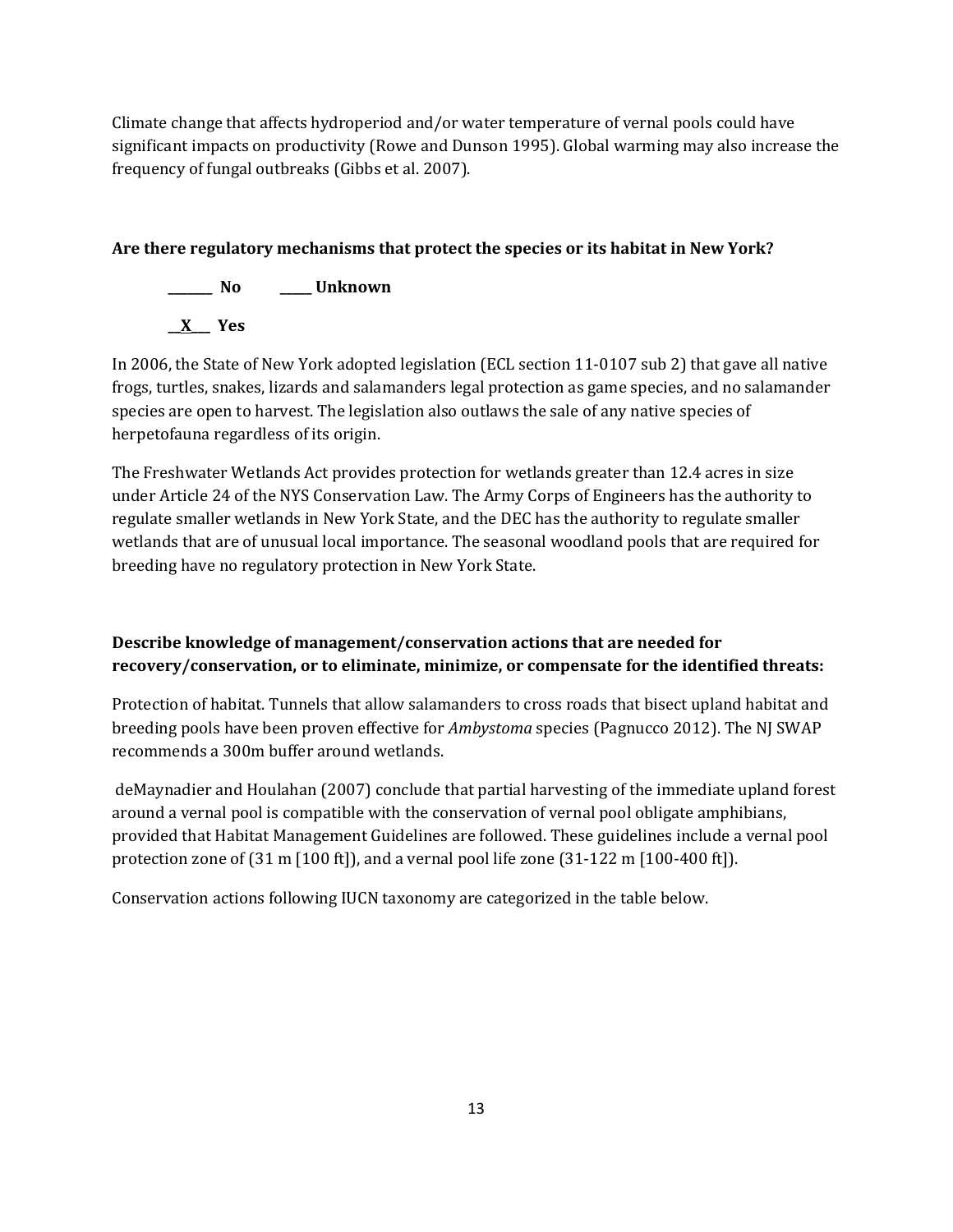| <b>Conservation Actions</b> |                                                |  |
|-----------------------------|------------------------------------------------|--|
| <b>Action Category</b>      | Action                                         |  |
| Land/Water Protection       | Resource & Habitat Protection                  |  |
| Land/Water Management       | Site/Area Management                           |  |
| Land/Water Management       | <b>Habitat and Natural Process Restoration</b> |  |
| Land/Water Management       | Invasive/Problematic Species Control           |  |
| Law/Policy                  | Legislation                                    |  |

The Comprehensive Wildlife Conservation Strategy (NYSDEC 2005) includes recommendations for the following actions for vernal pool salamanders, which includes blue-spotted salamander.

### **Easement acquisition:**

Secure wetland and adjacent upland habitats critical to species survival by acquisition of conservation easements, or by other land protection mechanisms.

### **Habitat management:**

Develop and implement measures to manage reductions of wetland habitat quality caused by invasive plants, by offroad vehicles, and by introductions of fish and other predatory species.

## **Habitat research:**

- Enable research to further document extent of upland habitat required by vernal pond breeding salamanders.
- Develop standardized habitat survey protocols, and implement survey protocols at all known and potentially suitable sites, to document the character, quality and extent of occupied habitat.

### **Life history research:**

Document life history parameters specific to New York populations of the species, including age and sex ratios, longevity, age at sexual maturity, survivorship of young, predator-prey relationships, and wetland/upland habitat requirements.

# **Modify regulation:**

- \_\_\_\_ Modify Freshwater Wetlands Act, in order to protect wetlands smaller than 12.4 acres where they support species of conservation concern, and in order to expand the protected upland buffer beyond the 100-foot limit where necessary.
- \_\_\_\_ Adopt into New York's Environmental Conservation Law provisions which designate tiger salamander, marbled salamander, Jefferson salamander and blue-spotted salamander as protected small game species.

## **Other action:**

Determine significance of specific threats to populations of species in this group, and formulate management options to control significant threats.

## **Population enhancement:**

\_\_\_\_ Employ restoration techniques for tiger salamanders at selected sites as needed, including head starting, and repatriation/relocation strategies.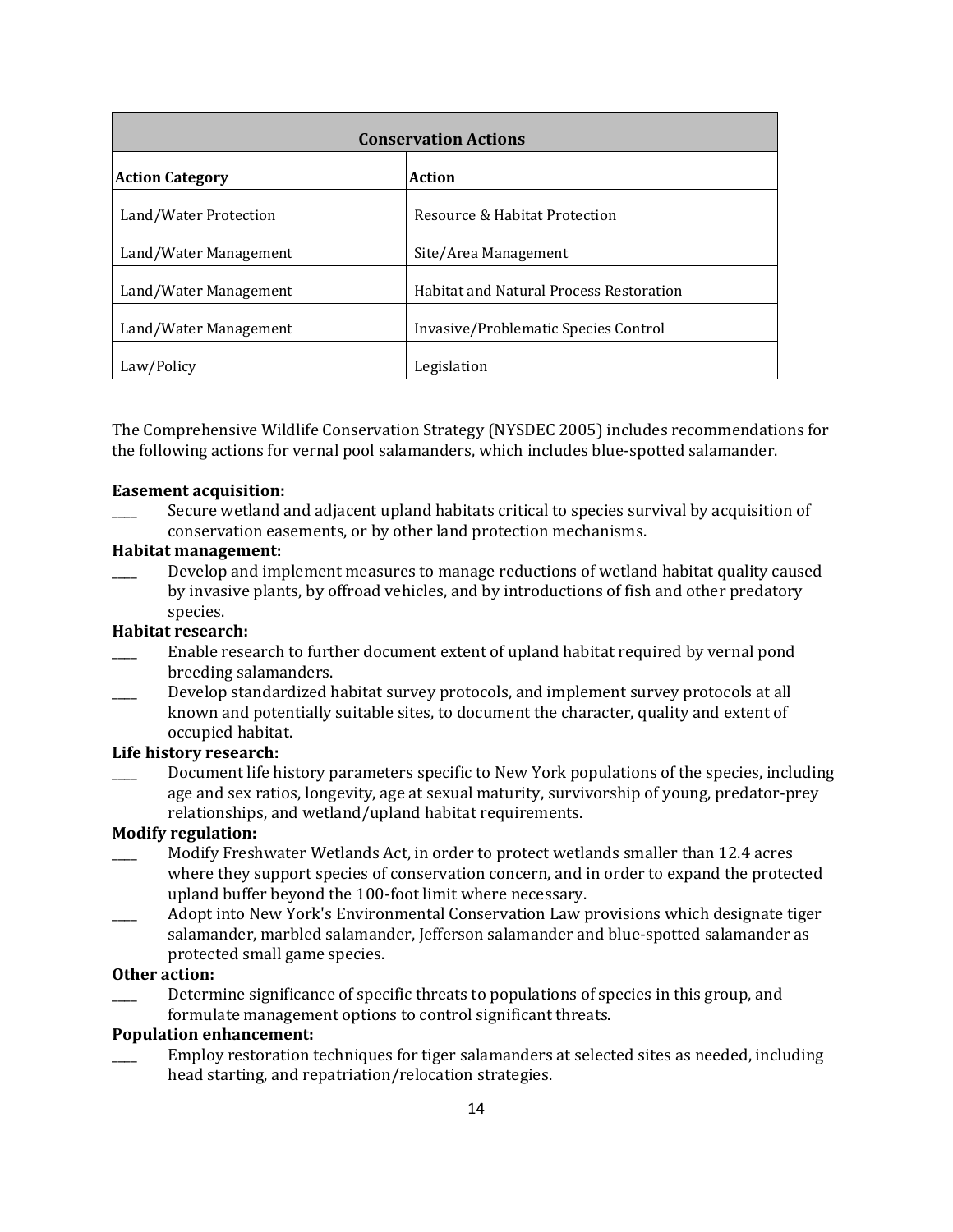### **Population monitoring:**

\_\_\_\_ Conduct periodic re-survey of known sites of species occurrence, in order to detect population trends.

## **Statewide baseline survey:**

- Develop standardized population survey protocols, and implement survey protocols at all known and potentially suitable sites, to document the extent of occupied habitat.
- Develop standardized population survey protocols, and implement survey protocols at all known and potentially suitable sites, to document the statewide distribution of species in this group.

## **VII. References**

Calhoun, A. J. K. and M. W. Klemens. 2002. Best development practices: Conserving pool-breeding amphibians in residential and commercial developments in the northeastern United States. MCA Technical Paper No. 5, Metropolitan Conservation Alliance, Wildlife Conservation Society, Bronx, New York.

deMaynadier, P. G., and M. L. Hunter, Jr. 2000. Road effects on amphibian movements in a forested landscape. Natural Areas Journal 20:56-65.

deMaynadier, P. G., and J. E. Houlahan. 2007. Conserving vernal pool amphibians in managed forests. Pages 253-280 *in* Science and conservation of vernal pools in northeastern North America (A. J. K. Calhoun and P. G. DeMaynadier, eds.). CRC Press, Boca Raton, FL.

Gahl, M. K., J. E. Longcore, and J.E. Houlahan. 2012. Varying responses of northeastern North American amphibians to the chytrid pathogen *Batrachochytrium dendrobatidis.*

Gibbs, J. P., A. R. Breisch, P. K. Ducey, G. Johnson, J. L. Behler, R. Bothner. 2007. Amphibians and reptiles of New York State: Identification, natural history, and conservation. Oxford University Press. 504 pages.

Granoff A., P. E. Came, and K. A. Rafferty. 1965. The isolation and properties of viruses from *Rana pipiens*: their possible relationship to the renal adenocarcinoma of the leopard frog. Annals of the New York Academy of Science 126:237–255.

Klemens, M. W. 1993. Amphibians and reptiles of Connecticut and adjacent regions. State Geological and Natural History Survey of Connecticut, Bulletin 112. xii + 318 pp.

Longcore, J. E., .A. P. Pessier A. P., and D. K. Nichols. 1999. *Bd* gen. et sp. nov., a chytrid pathogenic to amphibians. Mycologia 91:219–227